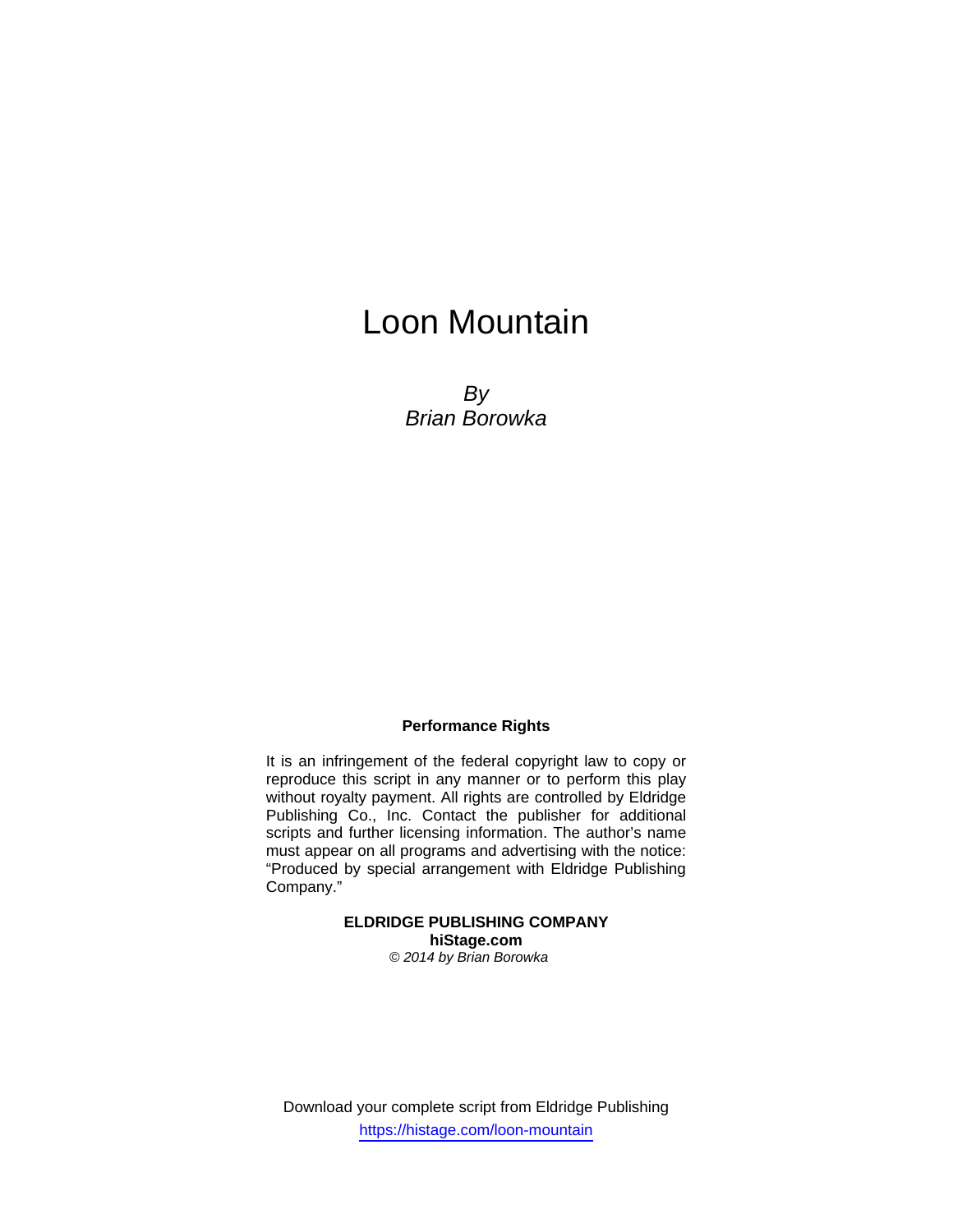*Loon Mountain - 2 -* 

# **DEDICATION**

*To the talented students at Greenwich Academy.* 

## **STORY OF THE PLAY**

Bethany, a stressed out student, is trying to complete a school project with two less-than-helpful classmates. The three students are taken by surprise when Bethany's phone and all of its widgets come to life. The trio soon finds themselves trapped inside of a bizarre video game filled with talking widgets, not-so-magical creatures, and a friendly chicken. Can they beat the game, return to reality, and learn how to work together more effectively along the way?

#### **PREMIERE PERFORMANCE**

November 3, 2011, Massey Theatre, Greenwich Academy, Greenwich, CT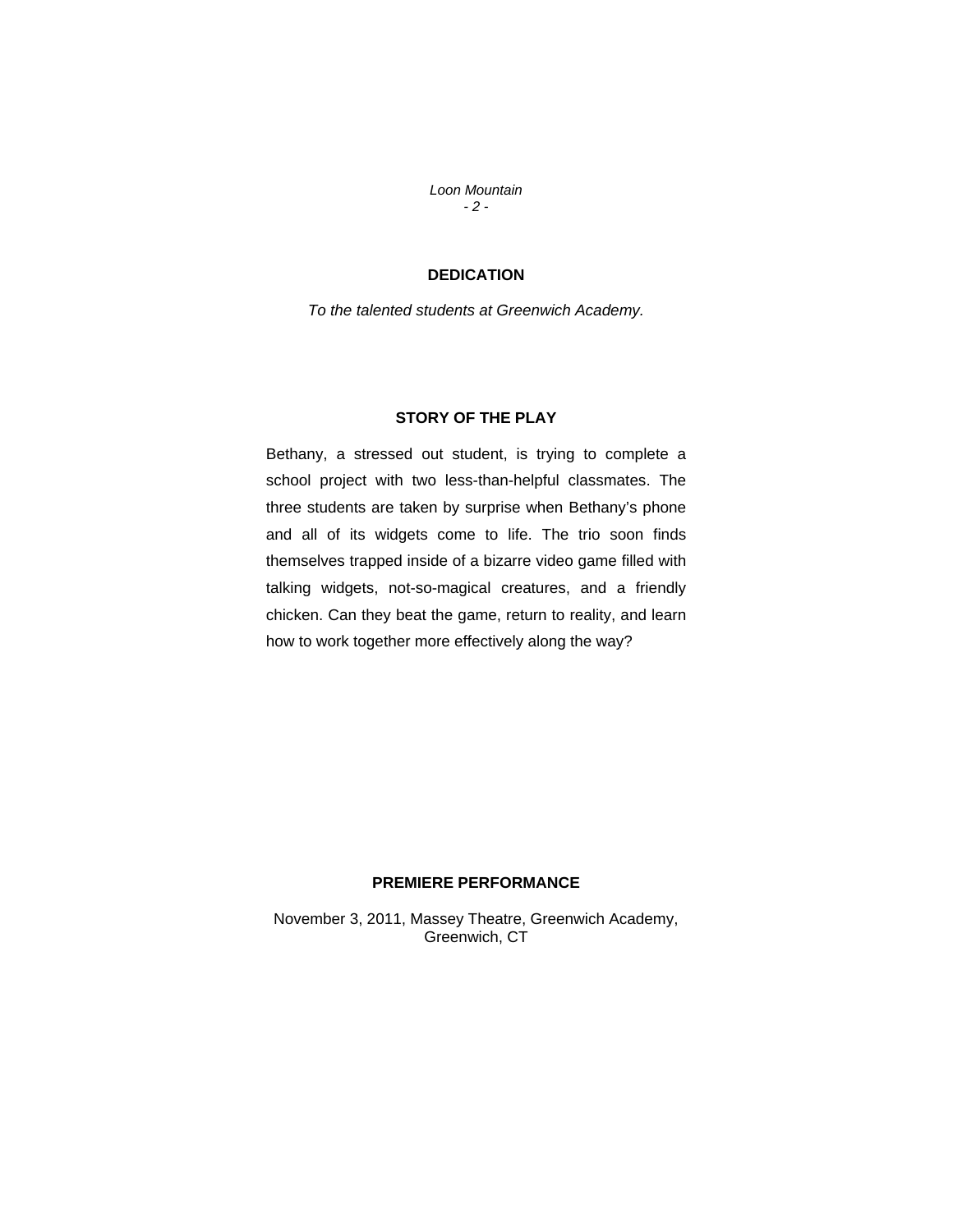*Loon Mountain - 3 -* 

# **CAST OF CHARACTERS**

*Cast of 12-17: 6 w, 11 flex* 

**Bethany:** A stressed-out girl. **Carly:** A fairly shallow girl. **Amber:** A girl with computer knowledge. **Emily:** Carly's best friend for life (BFFL). **Phone:** A phone come to life. **Bethany's mom:** Health conscious mother. **Store owner:** Seller of the phone come to life. **Translation Widget:** An app come to life. **Horoscope Widget:** An app come to life. **Dictionary Widget:** An app come to life. **Weather Widget:** An app come to life. **Broken Translation Widget:** An app come to life.

#### **Loon Mountain characters:**

**Queen:** Not-so-powerful Queen of Loon Mountain. **Subject:** The Queen's loyal subject. **Riddler:** Offers questions for escape from Loon Mountain. **Harbinger:** Can tell the future, but only by 5 seconds. **Chicken:** A friendly chicken offering wise advice.

*(Loon Mountain characters and Widgets can be doubled.)*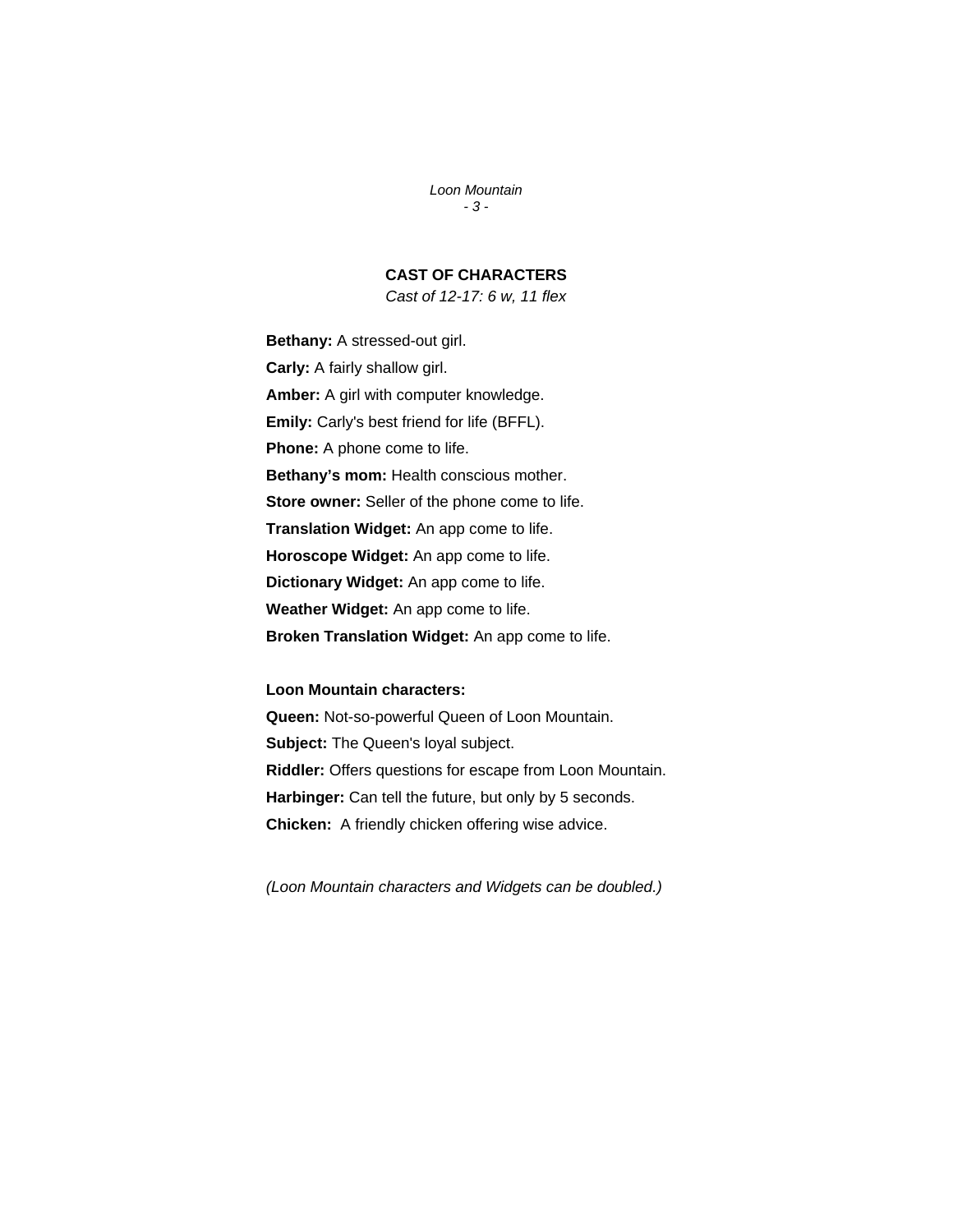*Loon Mountain - 4 -* 

## **Scenes**

**Scene 1:** Bethany's room, girls working on project

**Scene 2:** Bethany's room, girls missing

**Scene 3**: Inside Loon Mountain

**Scene 4:** Bethany's room, girls working on project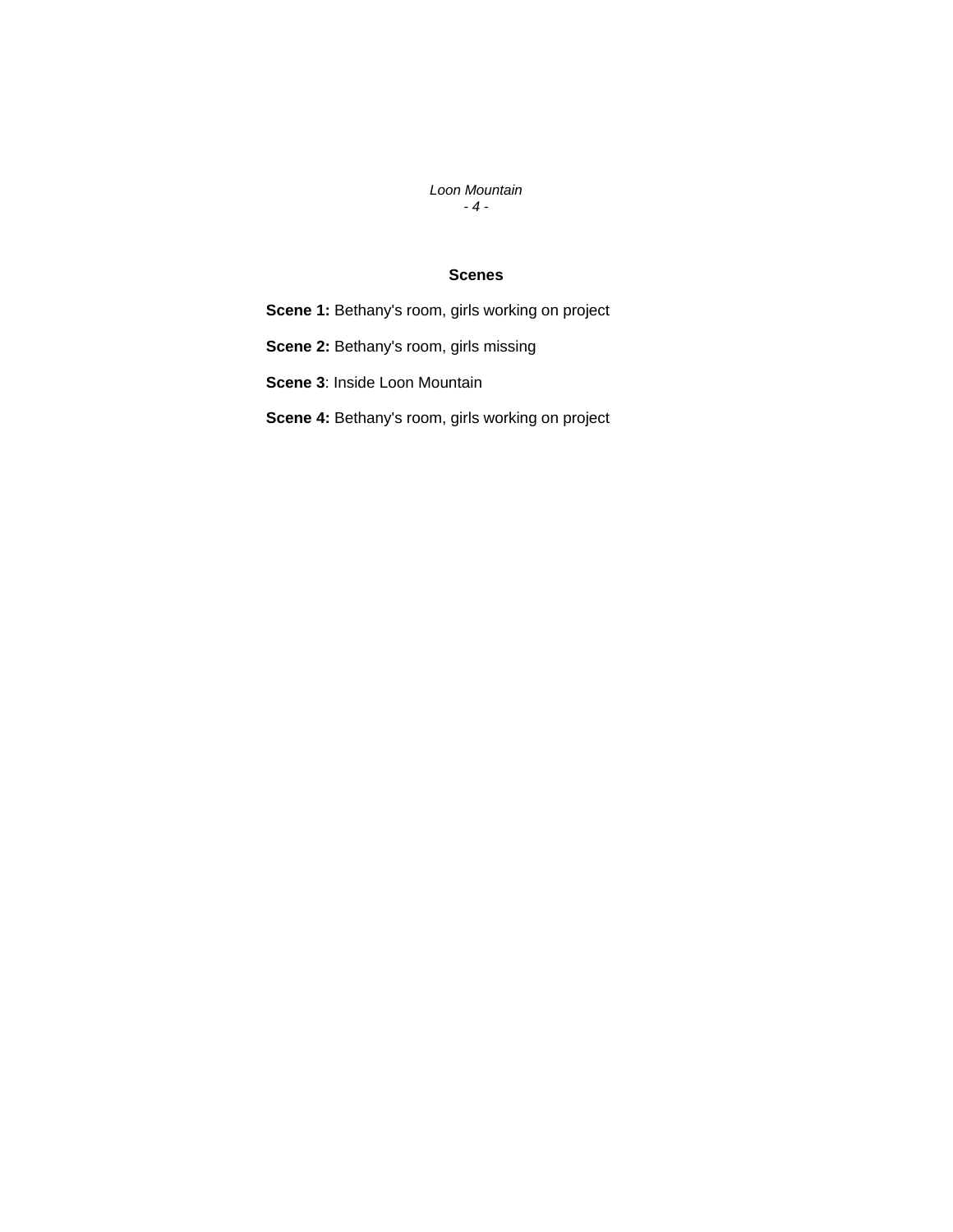#### *Loon Mountain - 5 -*

#### **Scene 1**

*(AT RISE: Bethany's room. AMBER is typing on her computer, transfixed. BETHANY, with papers out and books open, is doing homework. CARLY video chats with her friend on her laptop. Bethany's open laptop is on the floor.)* 

**CARLY:** *(To her laptop.)* Yeah, so I have to work on this stupid project. I know. It's so lame. Oh, I'm at Bethany's house. I'm in a group with her and Amber. Yeah, I know. I know! *(SHE holds up her laptop to BETHANY.)* Say, "Hi," Bethany.

#### *(BETHANY takes Carly's laptop and shuts it.)*

**CARLY:** *(Cont'd. Aghast.)* I can't believe you just did that! **BETHANY:** We have to work on this project.

**CARLY:** I was in the middle of a conversation with Emily.

**BETHANY:** You just saw Emily twenty minutes ago.

**CARLY:** So what? She is my BFFL. And if I want to talk to my BFFL, I'm going to talk to my BFFL, and you can't stop me.

**BETHANY:** Stop saying BFFL.

**CARLY:** BFFL BFFL BFFL.

**BETHANY:** Stop it.

**AMBER:** Guys, check this out. I just changed all the c's on Wikipedia to m's. Canada is now Manada.

**BETHANY:** What?

**AMBER:** Cookies are now mookies.

**BETHANY:** Amber—

**AMBER:** Corn on the cob is now morn on the mob.

**BETHANY:** We're supposed to be working on this assignment!

**CARLY:** *(Back on her laptop.)* Yeah, sorry about that. I know! She just closed it in the middle of our conversation. I know!

*(BETHANY steps on her own laptop. SFX: Beeping.)*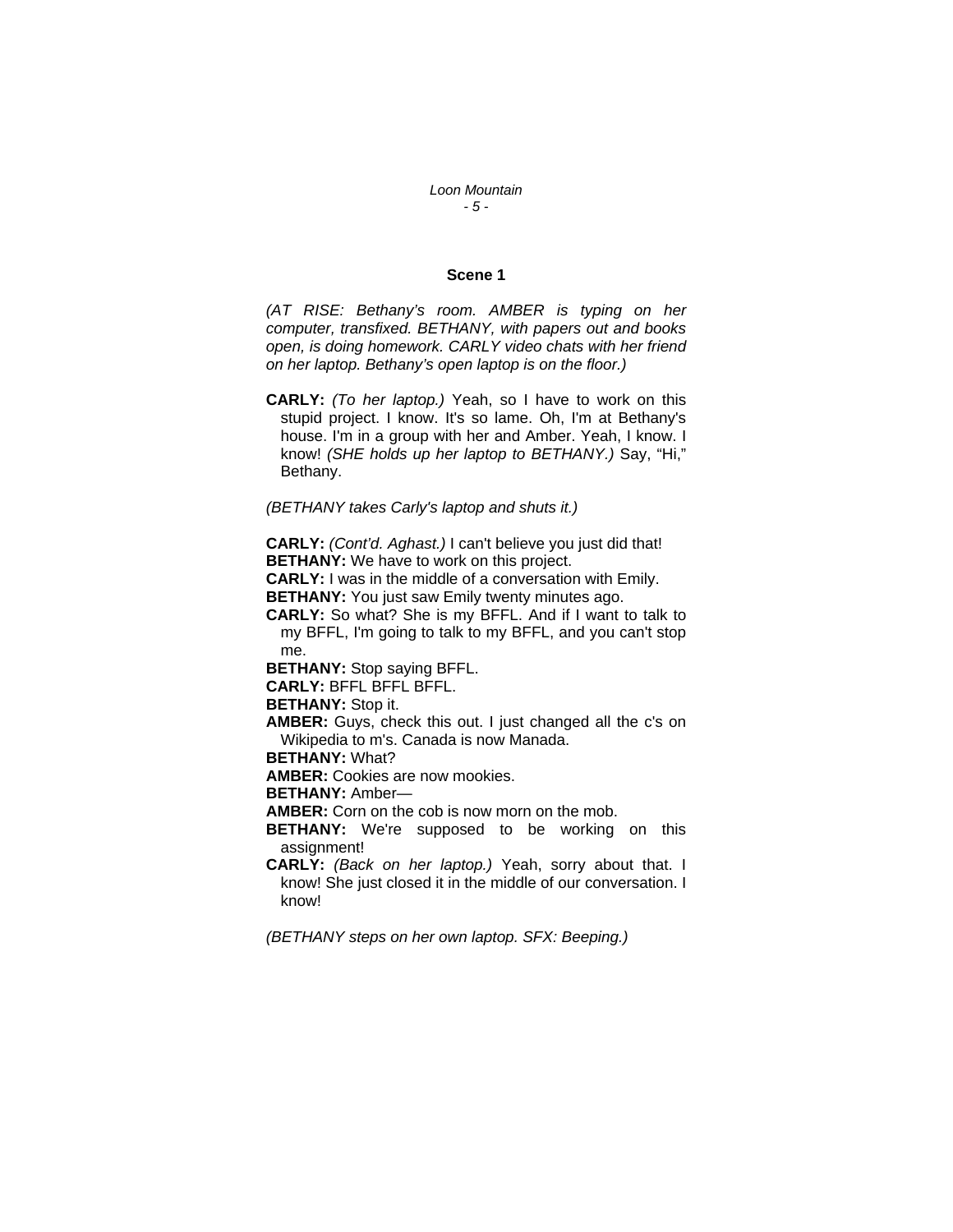**AMBER:** Whoa. You just totally messed up your momputer. **BETHANY:** I don't care.

- **CARLY:** *(To her laptop.)* Yeah, I mean I know you are my BFFL, but I just want you to know that you are also my bestie, too. A lot of people don't appreciate the subtle difference between the two.
- **BETHANY:** *(Trying to be nice.)* Carly, would you please say goodbye to Emily, close your laptop, and help us work on this project?
- **CARLY:** *(To laptop.)* One sec. *(To Bethany.)* See, Bethany, it wasn't that hard to ask nicely. But no. *(To laptop.)* Anyway, what were we talking about? Oh yeah, right. I know. Totally. Totally.
- **BETHANY:** Just forget it. Amber and I will do this project by ourselves.

*(CARLY pulls a candy bar out of her bag.)* 

**AMBER:** Somebody tried to delete my changes. You think you can stop me Wikipedia? No chance!

*(BETHANY sighs and goes over to her computer.)* 

**PHONE:** *(O.S.)* Your phone is ringing.

*(The GIRLS stop what they are doing.)* 

**PHONE:** *(Cont'd. O.S.)* Your phone is ringing. **AMBER:** Pretty rad ringtone, Bethany. **BETHANY:** It's actually not a ringtone. **PHONE:** *(O.S.)* Please press the pound sign to activate your new phone.

*(CARLY notices the human phone previously unseen.)* 

**CARLY:** OMG, there's a person there. **BETHANY:** No, there isn't. **CARLY:** Behind the table, there's a person.